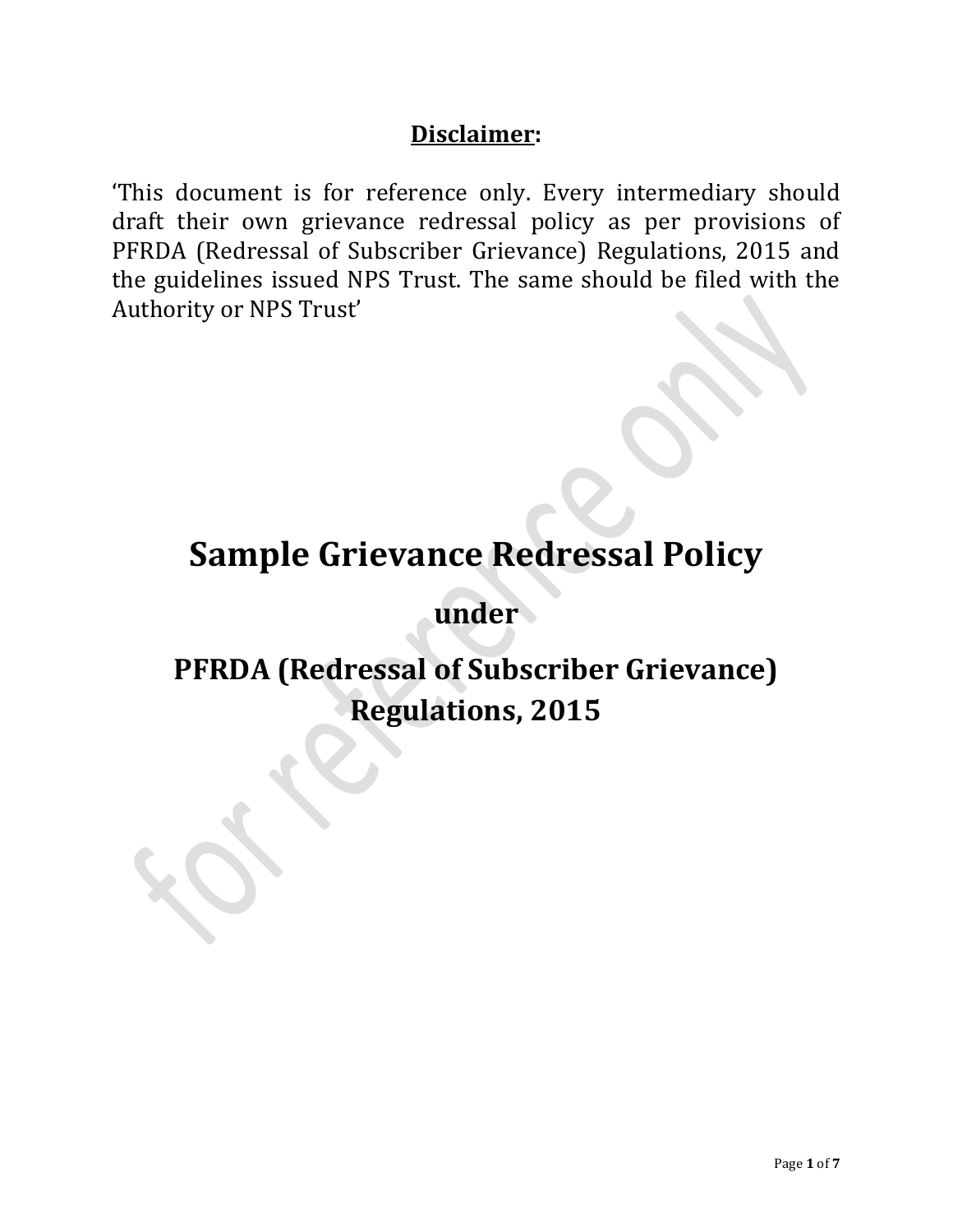## **Table of Contents**

| 2.  |                                                                                  |
|-----|----------------------------------------------------------------------------------|
| 3.  |                                                                                  |
| 4.  |                                                                                  |
| 5.  |                                                                                  |
| 6.  |                                                                                  |
| 7.  |                                                                                  |
| 8.  |                                                                                  |
| 9.  | GRIEVANCE REDRESSAL OFFICER (GRO) AND CHIEF GRIEVANCE REDRESSAL OFFICER (CGRO) 5 |
| 10. |                                                                                  |
|     |                                                                                  |
|     |                                                                                  |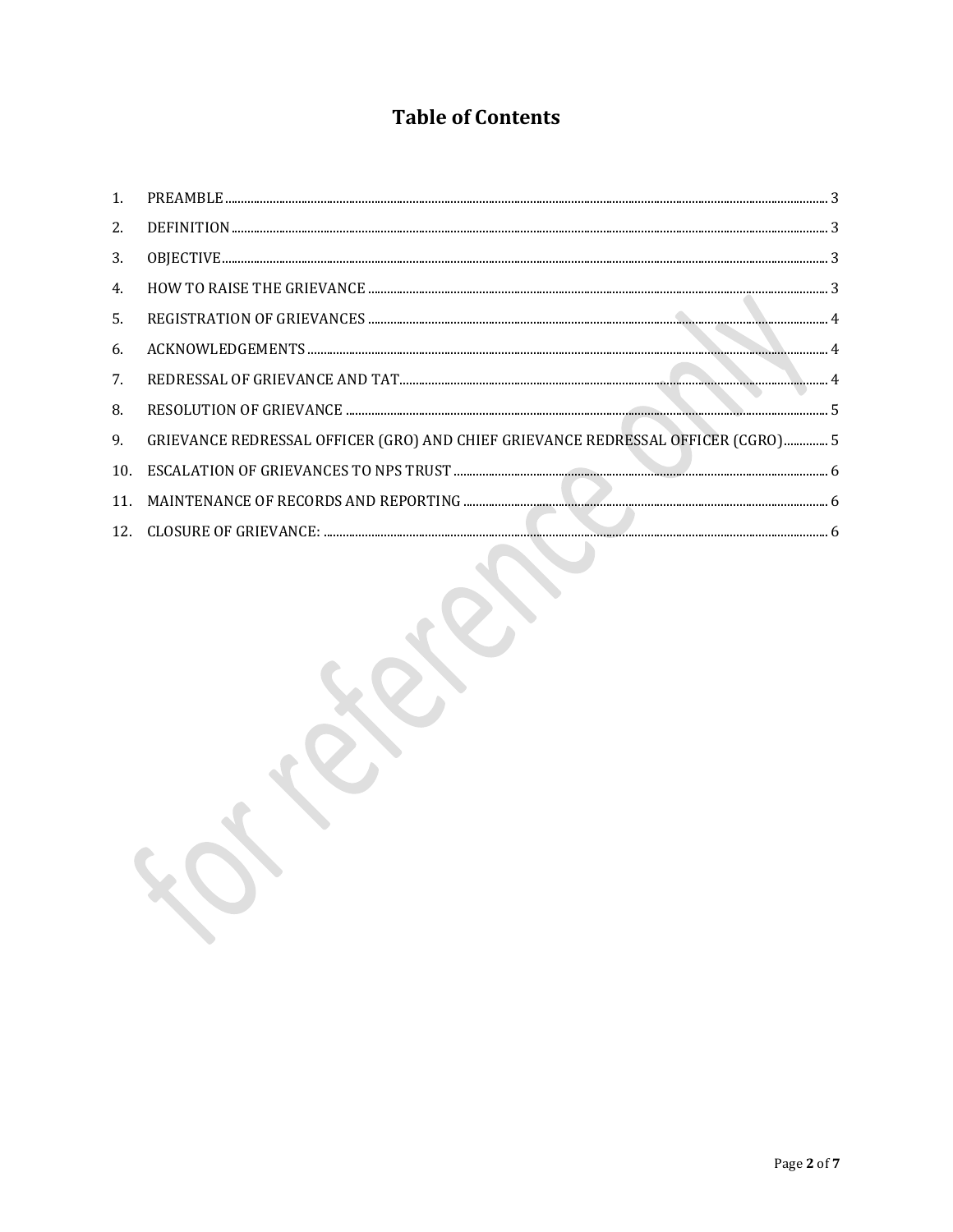#### <span id="page-2-0"></span>**1. Preamble**

As per the provision of PFRDA (Redressal Of Subscriber Grievance) Regulations 2015, every intermediary is required to follow the Grievance Redressal Policy as laid down under the Regulations. Excerpts from the regulation - Clause 3 (1) Chapter II of the Regulations is given below:

*Every intermediary under the National Pension System and any other pension scheme regulated by the Authority shall follow the grievance redressal policy as laid down by these regulations.*

The grievance redressal policy shall be in consonance with the PFRDA (Redressal Of Subscriber Grievance) Regulations 2015, the provisions of which shall have an overriding effect in case of any ambiguity or conflict, at any point of time

#### <span id="page-2-1"></span>**2. Definition**

"Grievances or complaint" includes any communication that expresses dissatisfaction, in respect of the conduct or any act of omission or commission or deficiency of service and in the nature of seeking a remedial action but do not include the following—

- i. complaints that are incomplete or not specific in nature;
- ii. communications in the nature of offering suggestions;
- iii. communications seeking guidance or explanation;

#### <span id="page-2-2"></span>**3. Objective**

The purpose of this Policy is to set forth the policies and procedures to be followed in receiving, handling and responding to any grievance against **XXXX** in respect of the services offered by it under NPS. The following are broad objectives for handling the customer grievances:

- o To provide fair and equal treatment to all subscribers without bias at all times.
- $\circ$  To ensure that all issues raised by customers are dealt with courtesy and resolved in stipulated timelines.
- o To develop an adequate and timely organizational framework to promptly address and resolve customer Grievances fairly and equitably.
- o To provide enhanced level of subscribers' satisfaction.
- o To provide easy accessibility to the subscriber for an immediate Grievance redressal.
- $\circ$  To put in place a monitoring mechanism to oversee the functioning of the Grievance Handling Policy.
- $\circ$  To be compliant to the provisions of the PFRDA Act, 2013, the PFRDA (Redressal Of Subscriber Grievance) Regulations 2015, and any guidelines or notification issued by the Authority, relating to subscribers grievances

#### <span id="page-2-3"></span>**4. How to raise the grievance**

The subscribers can raise grievances through the following modes:

- o **Phone Call:** Call at <contact number> to register the complaint
- o **Email:** The subscriber may write to **semail ids**
- o **Letter:** Subscriber may also raise the grievance by writing us to the following address

Grievance Redressal Officer Organization's Name Address line 1 Address line 2 PIN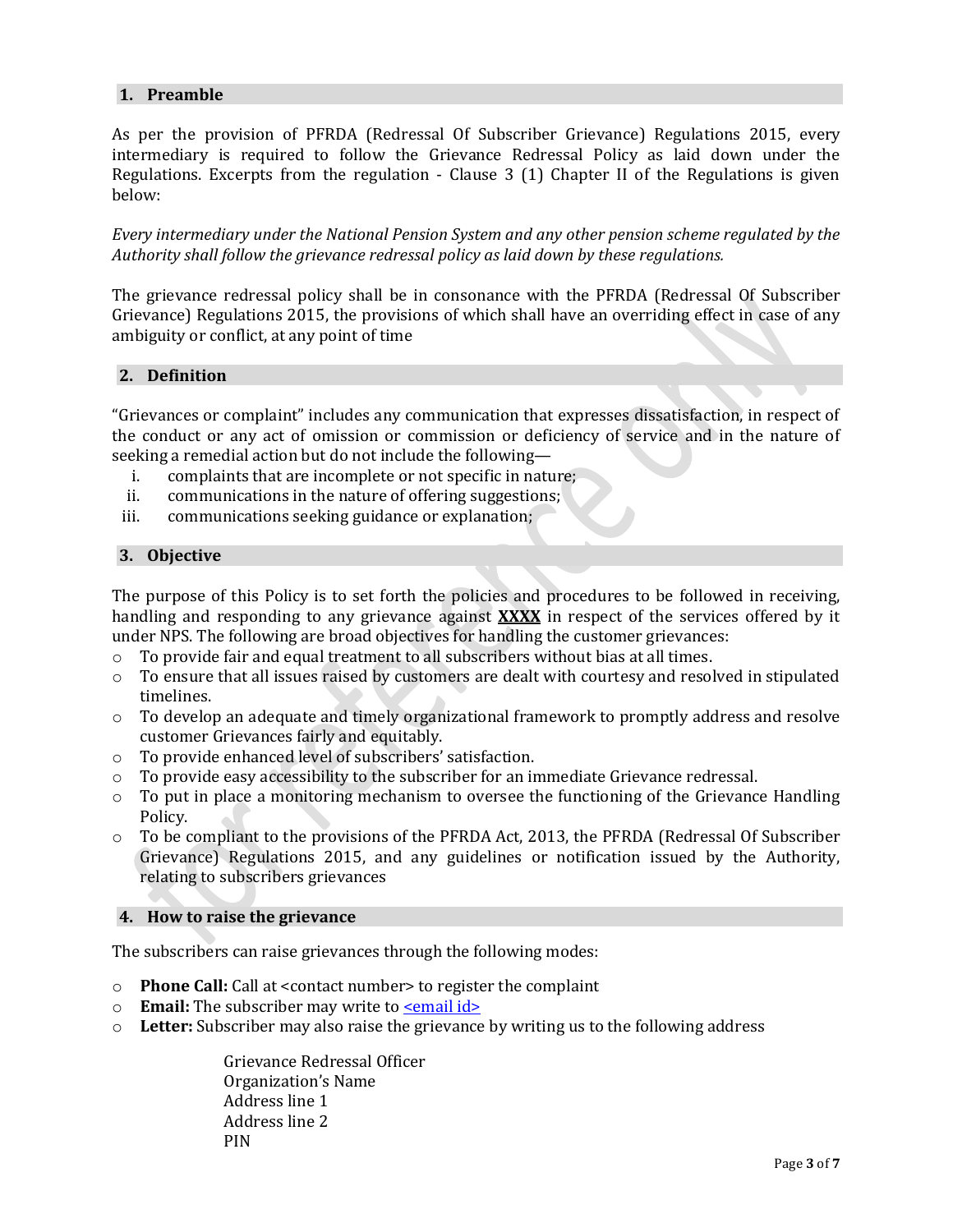- o **Central Grievance Management System (CGMS) under NPS:** Any subscriber of NPS can raise the complaint through the CGMS using the login and password provided by Central Recordkeeping Agency to him/her.
- o **Branches of this organization:** Visit any branch to register complaints either in the Complaint Register available at all branches or directly with Grievance Redressal Official of the branch.

#### <span id="page-3-0"></span>**5. Registration of grievances**

- (i) Grievances received through phone call:
	- a. The grievances received are recorded in the system
	- b. The grievances that can be answered by the phone calls will be answered immediately.
	- c. The grievances that need escalation/need additional details will be escalated within the system.
	- d. Details of the grievances are entered in Central Grievance management System (CGMS) of NPS
- (ii) Grievances received through written communication:
	- a. The grievances can be received through registered email, Form G1 or letter.
	- b. The grievances received will be recorded in the Central Grievance management System (CGMS) of NPS.

The subscriber shall be provided with a unique grievance number generated under CGMS for future reference for grievance registered.

#### <span id="page-3-1"></span>**6. Acknowledgements**

An acknowledgement shall be sent to the complainant within three working days of the receipt of the grievance. Acknowledgement shall contain Date of receipt of complaint/grievance, Unique Grievance Number, Expected date for resolution of grievance, Name, Designation and Contact details of Officer, Grievance escalation matrix with contact details and address (includes organizational levels, NPST and Ombudsman) and manner and mode of tracking resolution of grievance/complaint with the Unique Grievance Number.

In case the complaint received does not pertain to the intermediary, the complaint shall be transferred to the concerned intermediary within three working days, under intimation to the complainant. In case the complaint pertains to activity of more than one intermediary, then the complaint shall be transferred to each of such intermediary involved, provided however that resolution time shall not exceed 30 days from the date of the receipt of the complaint from the complainant.

#### <span id="page-3-2"></span>**7. Redressal of Grievance and TAT**

- $\circ$  The complaint letter / email should contain the PRAN/ Application number/ other relevant reference number, Complainant's name, address and contact details, copies of supporting documents, wherever applicable.
- o All the complaints shall be registered in CGMS of NPS and in the Grievance Register of the Organization and shall be assigned a unique reference number.
- $\circ$  If the grievance is resolved within three working days, the resolution shall be communicated along with the acknowledgement to the complainant.
- $\circ$  The complaint shall be addressed as early as possible and within a maximum of 30 days of the receipt of the complaint.
- o All complaints shall be escalated to the next higher level of authority within the organization for cases which are pending for resolution for more than two (2) weeks from the date of sending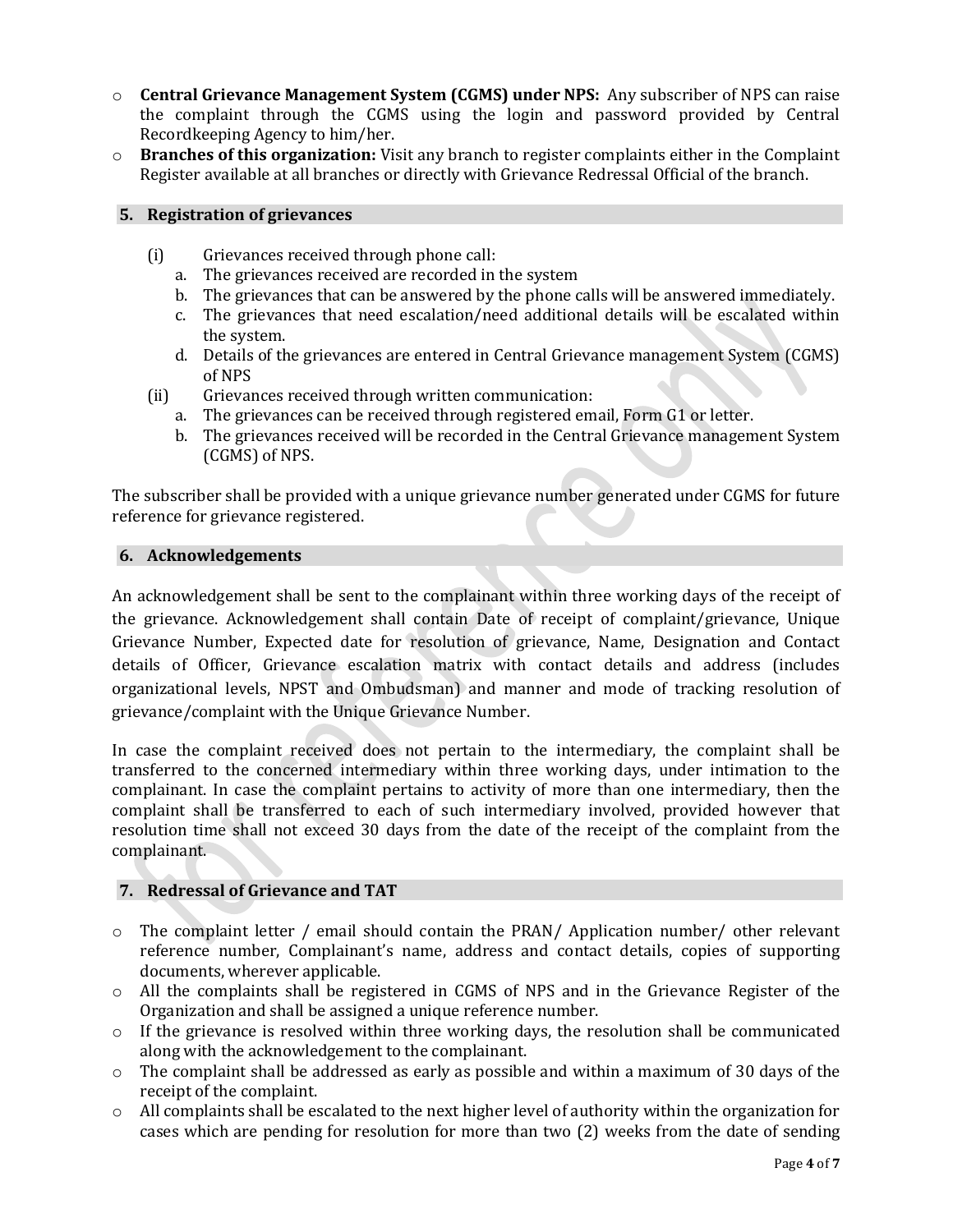acknowledgement. Cases which are escalated will be dealt with and monitored by the Chief Grievance Redressal Officer (CGRO) of the Organization.

- o The GRO would monitor the resolution of complaints received by the Organization and periodically put up the same for review by the Senior Management.
- $\circ$  The Grievance Redressal Policy is accessible to all and it ensures that information is readily available on the modalities of making and resolving complaints. This policy is available on the website and also at the offices of this organization.
- $\circ$  Complaint details will be kept confidential and shall be shared with other organizations / regulatory authorities only if in accordance with the relevant laws and the subscriber will be kept apprised about the same. Sharing of information otherwise will only be done with a written consent of the subscriber and the same will be done only in circumstances where the input of an external agency / organisation is necessary for resolving the complaint.
- o All complaints shall be monitored and marked as closed only after resolution of the subscriber grievance.
- o The complaint shall be treated as closed if the complainant has not responded within forty-five days of the receipt of the written response from the organization

#### <span id="page-4-0"></span>**8. Resolution of Grievance**

The subscriber/complainant shall be intimated on resolution of grievance/complaint. The intimation of resolution shall contain the Date of receipt of complaint/grievance, Unique Grievance Number, Name, Designation and Contact details of Officer signing the communication, procedure of representing the mater to NPST (contact details and address) and further right to approach Ombudsman and PFRDA in case of non-satisfactory resolution of grievance, within the time specified in the regulation.

#### <span id="page-4-1"></span>**9. Grievance Redressal Officer (GRO) and Chief Grievance Redressal Officer (CGRO)**

| Name | Designation                 | Address                                                                                                                                                 | <b>Contact Number</b>                                              | Email           | Fax                   |
|------|-----------------------------|---------------------------------------------------------------------------------------------------------------------------------------------------------|--------------------------------------------------------------------|-----------------|-----------------------|
| Mr.X | <designation></designation> | <address 1="" line=""><br/><address 2="" line=""><br/><address 3="" line=""><br/><math>\langle</math>PIN<math>&gt;</math></address></address></address> | <phone no=""><br/><math>&lt;</math>Mob No<math>&gt;</math></phone> | <email></email> | <fax number=""></fax> |

The present Grievance Redressal Officer (GRO) details are:

If the complainant is not satisfied with the redressal of his grievances or if it has not been resolved by Grievance Redressal Officer, he/she may escalate the grievance to the Chief Grievance Redressal Officer (CGRO).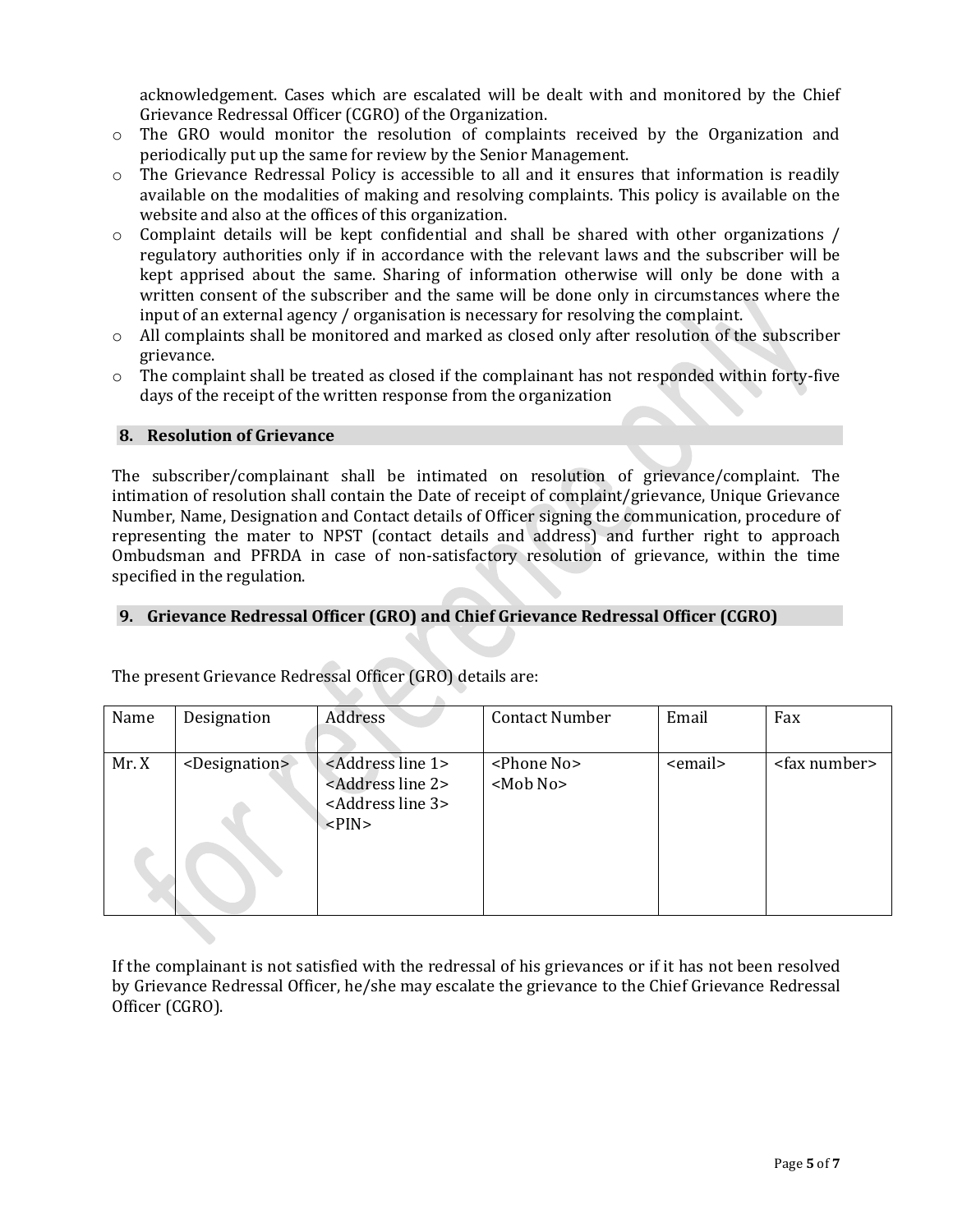The present Chief Grievance Redressal Officer (CGRO) details are:-

| Name  | Designation                 | Address                                                                                                                                                 | <b>Contact Number</b>                                              | Email           | Fax                   |
|-------|-----------------------------|---------------------------------------------------------------------------------------------------------------------------------------------------------|--------------------------------------------------------------------|-----------------|-----------------------|
| Mr. Y | <designation></designation> | <address 1="" line=""><br/><address 2="" line=""><br/><address 3="" line=""><br/><math>\langle</math>PIN<math>&gt;</math></address></address></address> | <phone no=""><br/><math>&lt;</math>Mob No<math>&gt;</math></phone> | <email></email> | <fax number=""></fax> |

The record of grievances will be maintained by the concerned Redressal Officer

#### <span id="page-5-0"></span>**10. Escalation of grievances to NPS Trust**

Any subscriber whose grievance has not been resolved within thirty days from the date of receipt of the grievance by the intermediary, or who is not satisfied with the resolution provided can escalate the grievance with the National Pension System Trust.

The subscriber whose grievance has not been resolved by the intermediary within thirty days from the date of submission of the grievance to the National Pension System Trust, or who is not satisfied with the resolution provided by the National pension System Trust shall prefer an appeal to the Ombudsman against the concerned intermediary or entity.

#### <span id="page-5-1"></span>**11. Maintenance of records and reporting**

- o The GRO shall preserve records pertaining to grievance / complaint received resolution and closure of the grievance. CGMS platform of NPS shall be updated within a maximum period of one (01) working day after sending intimation of resolution to the subscriber
- $\circ$  The GRO shall submit required reports as per the guidelines of the Authority/NPS Trust

#### <span id="page-5-2"></span>**12. Closure of grievance:**

Every grievance shall be disposed off within a period of thirty days of its receipt and a final reply shall be sent to the complainant, containing details of resolution or rejection of the complaint, with reasons thereof recorded in writing.

A grievance shall be considered as disposed off and closed in any of the following instances, namely:

- a) when the intermediary or entity regulated by Authority has acceded to the request of the complainant fully
- b) where the complainant has indicated in writing, its acceptance of the response of the intermediary or entity regulated by the Authority;
- c) where the complainant has not responded within forty-five days of the receipt of the written response of the intermediary or entity regulated by the Authority;
- d) where the Grievance Redressal Officer has certified under intimation to the subscriber that the intermediary or entity regulated by the Authority has discharged its contractual, statutory and regulatory obligations and therefore closes the complaint;